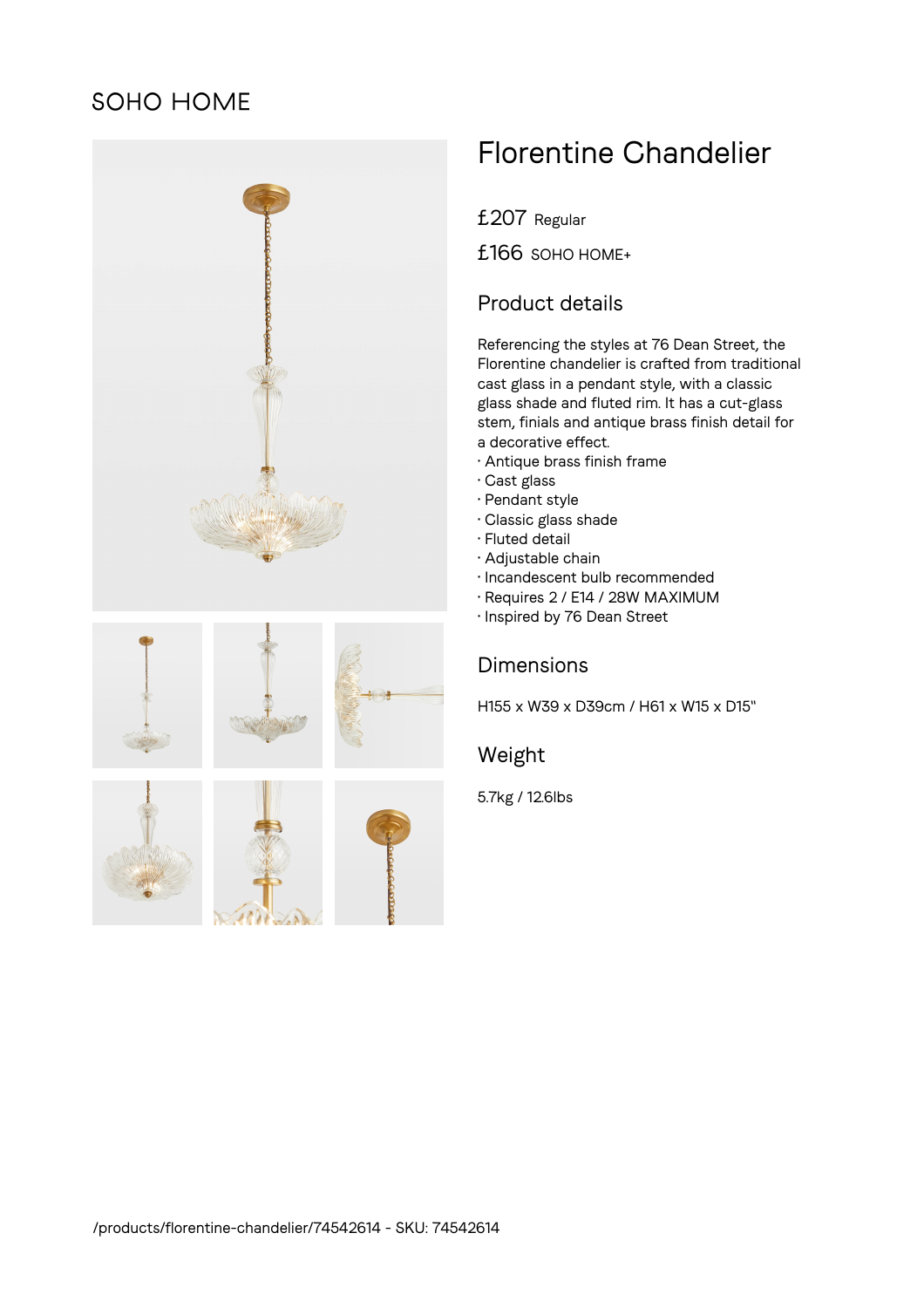# Details

Materials: Glass and Iron Cable & Ceiling Rose Cable Length: 100cm Height Adjustable: Yes Minimum Height: 65cm Maximum Height: 159cm Ceiling Rose Diameter: 13.5cm Bulb Specification Bulb(s) Included: No Bulb Required: 2 / E14 / 28W Maximum Assembly & Technical Assembly Required: Yes Electrician Required: Yes Dimmable: Yes. Please consult a qualified electrician regarding compatible bulbs for your dimmer switch system. When assembling chandelier, please wear gloves. Care Instructions: Clean with a soft dry cloth only. Do not use polishing agents, harsh chemicals or abrasive cleaners as they may damage the finish. Always switch off the electricity supply before cleaning.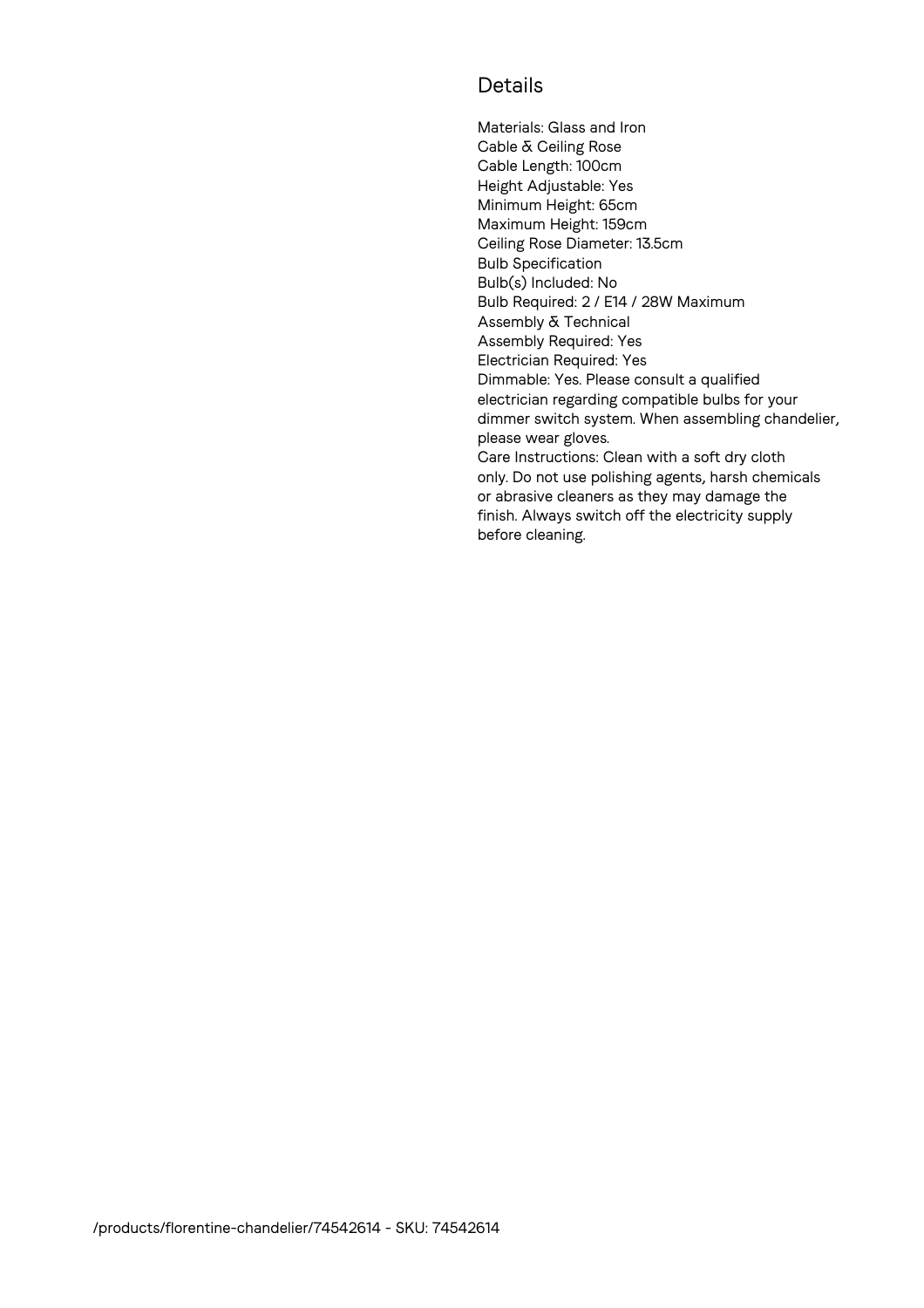



threaded.

# **SOHO HOUSE**